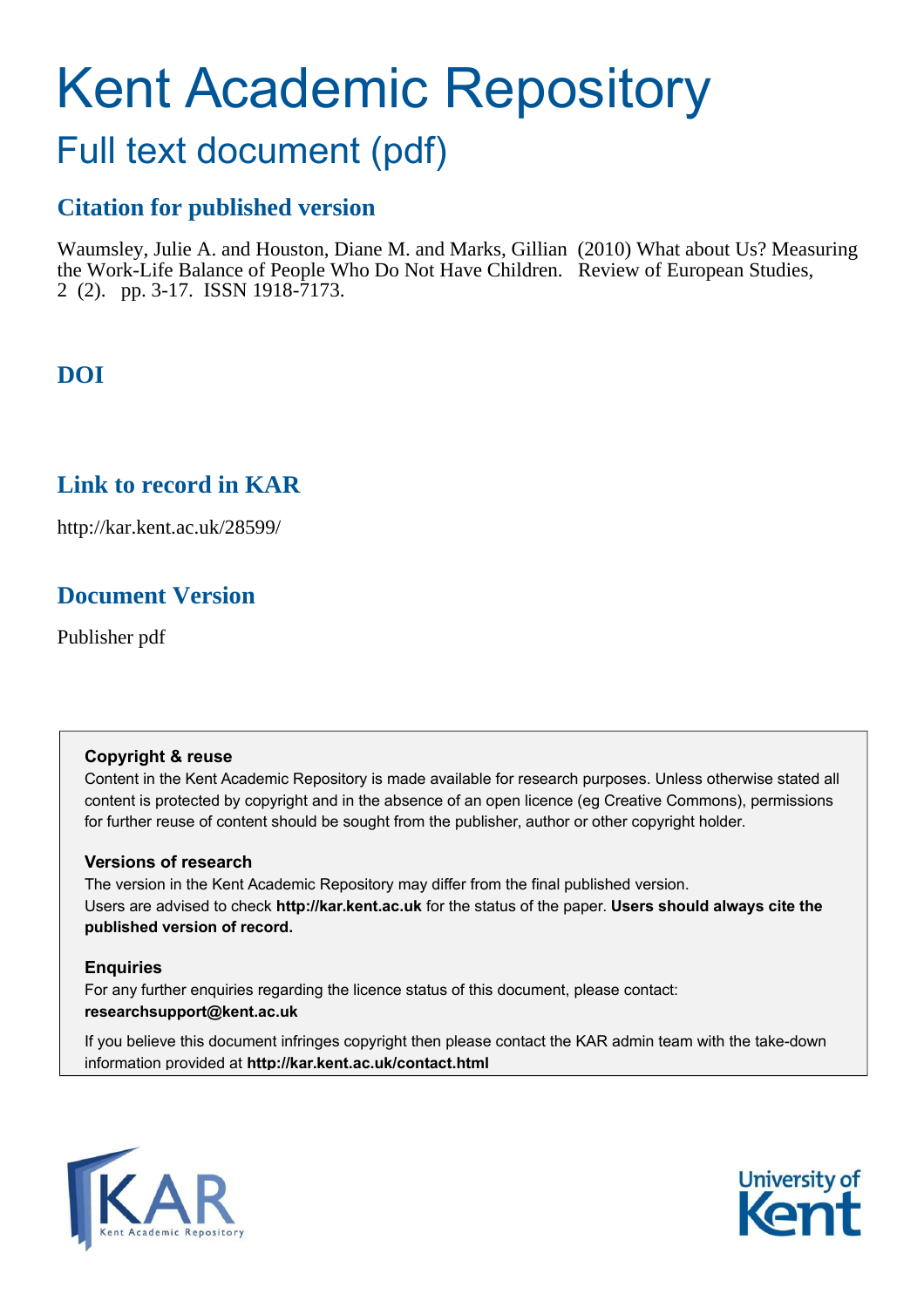# What about Us? Measuring the Work-Life Balance of People Who Do Not Have Children

Julie A. Waumsley

Lecturer of Psychology, Division of Psychology, The University of Northampton NN2 7AL, U.K. Tel: 44-1604-892378 E-mail: julie.waumsley@northampton.ac.uk

> Diane M. Houston Professor of Psychology, Dean of the Graduate School Keynes College, The University of Kent Canterbury, Kent, CT2 7NP, U.K. Tel: 44-1227-827933 E-mail: D.M.Houston@kent.ac.uk

Gillian Marks Lecturer of Psychology, Centre for Psychology Studies Department of Social Sciences and Humanities, The University of Bradford West Yorkshire, BD7 1DP, U.K. Tel: 44-1274-233514 E-mail: G.Marks1@Bradford.ac.uk

*This research is supported by The University of Kent, United Kingdom* 

#### **Abstract**

To date, the work-family literature has examined conflict between work and family and family and work. In this research the use of the word "family" usually denotes child-care responsibilities. Furthermore, scales developed to measure conflict have concentrated on a family structure defined in this way. Little is known about conflict between work and non-work experienced by people who do not live within a family structure that includes children. The aim of this paper is to examine whether existing work-family and family-work conflict measures might be adapted to measure work-life conflict and life-work conflict for full-time female workers ( $N = 940$ ) with and without children. Results suggest that a work-family conflict scale may not adequately measure the conflicts experienced by people who do not live within a family structure that involves children. The implications of these findings are further discussed with suggestions concerning the feasibility of using a generic work-life scale to measure work-life balance and a specific work-family scale to measure work-family balance.

**Keywords:** Work-life balance, Work-family conflict, Family-work conflict, Scale, Measurement

#### **1. Introduction**

Work and family life are not always compatible and conflicts between the two domains are often experienced (e.g.Houston & Waumsley, 2003; Linehan & Walsh, 2000, 2001; Somech & Drach-Zahavy, 2007; Bakker, Demerouti & Dollard, 2008). Since the launch of the UK Government's work-life balance campaign in 2000, a plethora of research has ensued, examining work-family conflict, family-work conflict and flexible working (e.g. Eby et al., 2005; Bakker, Demerouti & Dollard, 2008; Hornung, Rousseau & Glaser, 2008; Houston & Waumsley, 2003; Lyness & Judiesch, 2008; Valcour, 2007) and the Government are continually reviewing their flexible working and work-life balance strategies (BERR, 2007). To date, the work-family literature has examined conflict between work and family and family and work. Much of this research defines a family as a unit which includes children and so brings with it issues of child care responsibilities. Little is known about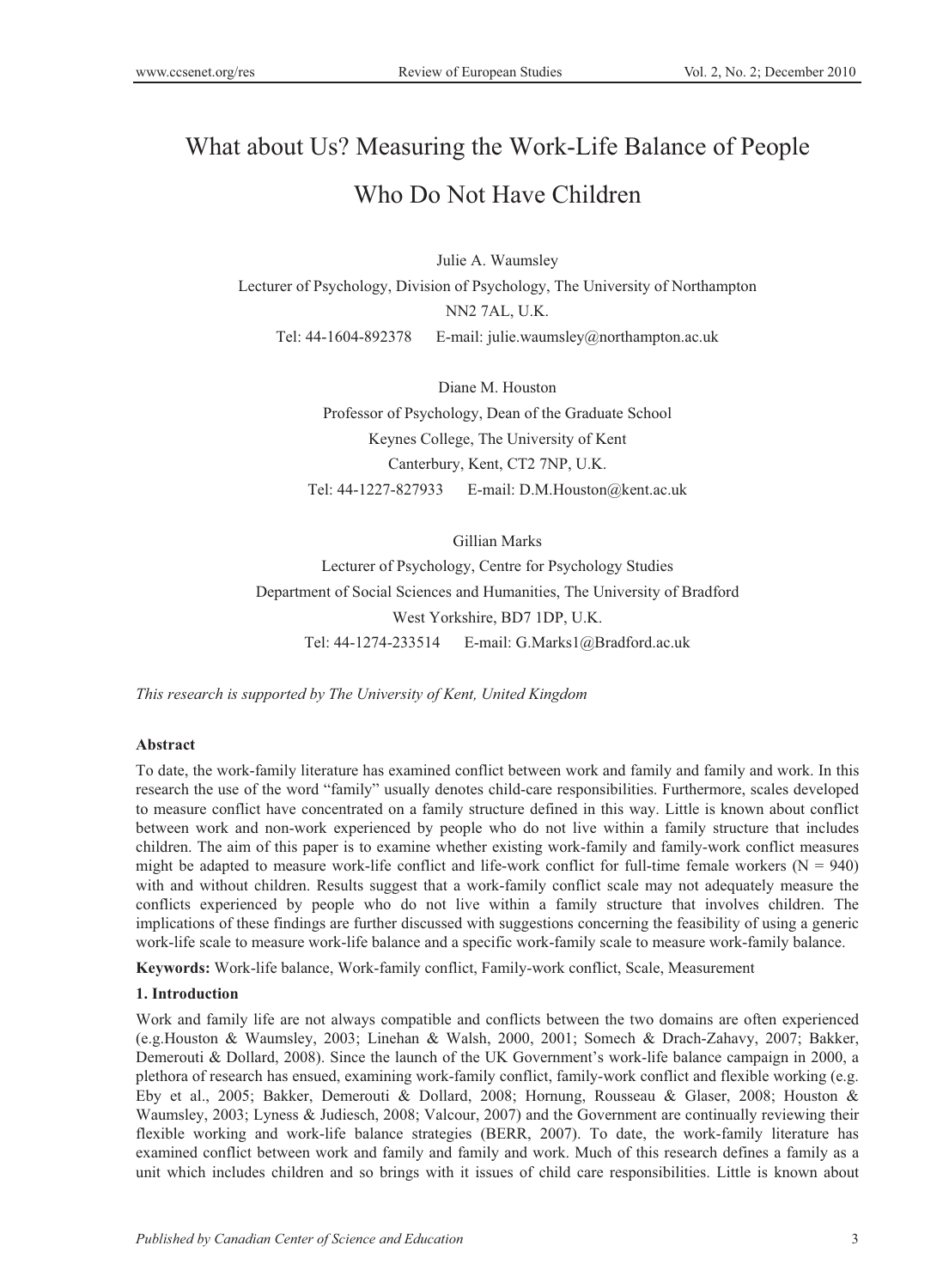conflict between work and non-work experienced by people who live within a family structure that does not include children. Furthermore, scales developed to measure work-life conflict have also concentrated on work and families that include children (e.g. Carlson, Kacmar, & Williams, 2000; Frone, Russell & Cooper, 1992a; Netemeyer, Boles & McMurrian, 1996).

The omission of people who do not live within a traditional family structure with children is important given that the picture is one of a gradual decline in the number of married people in the UK: Since 1978 the proportion of people who are married has declined, from 50 per cent in mid-1978 to 40 per cent in mid-2008. At the same time the proportion of people who are divorced has risen, from 2 per cent in mid-1978 to 7 per cent in mid-2008 (ONS, 2010). The median age of marriage in the UK is increasing for both men and women. In 1952, the average age for first marriage for men was 25.1 years, and for women, 22.5 years. In 2006, this had risen to 31.8 years and 29.7 years respectively (ONS, 2008). The number, in thousands, of men in this age group in employment in 2008 in the UK was 3294; for women the figure stood at 2775 (LFS, 2008). In addition, figures suggest that four out of ten single women in their thirties (39 per cent) do unpaid overtime work, whilst the same figure for single men in their thirties stands at 26 per cent. The proportion of women doing unpaid overtime drops significantly to 17 per cent when they have children. For men with children the overtime figure only marginally falls to 21.7 per cent (TUC, 2008). Whilst there has been a dramatic growth in the number of one-parent households from 9% in 1971 to 25% in 2001 (LFS, 2005), what is perhaps more exceptional is the continuing growth in one-person households in the UK, which has doubled since 1971 and is set to rise by fifty-three per cent over the next twenty years (Alliance & Leicester, 2006). Many of these new households are in the twenty-five to sixty-four age groups. In addition, the increase in the pension age is likely to lead to many more older people to continue to work after their children have left home. Given these changing demographics, it is important to understand the way that people who do not live within a family environment that includes children are able to balance work and life outside work, especially when there is evidence to suggest childfree single people work more when employees with families want time off (Scott, 2001). Furthermore, employees who want to work flexibly to enable more time for the pursuit of leisure activities are considered less committed and more likely to leave their organisation than those who work flexibly because of child care (Waumsley, 2005). In the UK's third work-life balance Governmental survey (Hooker, Neathey, Casebourne & Munro, 2007) 38 per cent of employees admitted negative consequences to colleagues working flexibly, whist 53 per cent of employees agreed that people working flexibly created more work for others. Given that 78 per cent of employees use flexible working, the majority of whom are women (CIPD, 2005), and given that the responsibility for child care and domestic responsibilities still falls to women (Houston & Marks, 2002; 2005; Houston & Waumsley, 2003; White, 2004) it is likely that the majority of employees using flexible working options are women with child care responsibilities. Thus, it is important to better understand the ways in which being able to balance work with life away from work occurs for employees who live outside a family structure that includes children.

Research in the USA (Casper, Weltman & Kwesiga, 2007) examined the way in which single employees with no children perceived support for work-life balance in their organisations compared to employees with families. Findings showed that single employees perceived less equity in social inclusion, work opportunities, access to benefits, respect for non-work life and work expectations than did employees with families, suggesting support for work-life issues is important to a diverse range of employees. These findings provide strong evidence that organisations should enhance work benefit packages that attract all sectors of society. However, there is very little research to inform such changes; whilst there is much research suggesting the success of family-friendly policies in organisations (e.g. Allen, 2001; Behson, 2002; CIPD, 2005; Hooker et al., 2007; Houston & Waumsley, 2003) where a work-family culture relates to desirable outcomes for employees with families. In the UK there is a paucity of research which explicitly addresses the issues for employees who do not live within a family structure that includes children. Measuring work-family and family-work conflict implicitly assumes that only people who live within a family structure and have children experience conflict between work and life outside work. However, people who do not live within such a family structure may still experience conflict between work and other aspects of their lives. For these individuals, measuring work-family and family-work conflict may not capture this.

#### *1.1 Aim of this study*

The aim of this study was to examine whether existing work-family (WFC) and family-work conflict (FWC) measures (Netemeyer, et al., 1996) could be adapted by subtle changes in wording to measure work-life (WLC) and life-work conflict (LWC) for women with and without children. It was decided to focus on women given the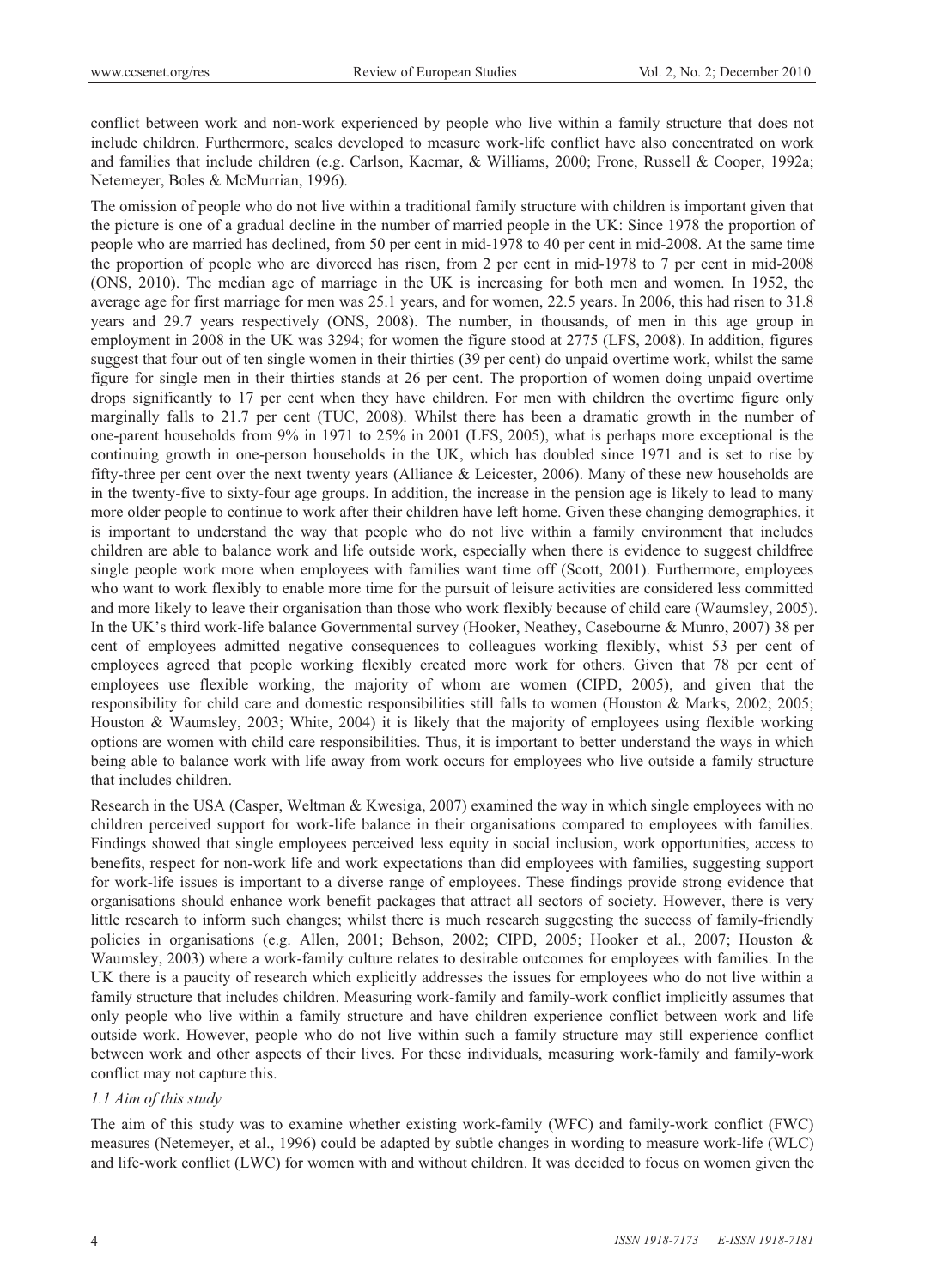evidence that suggest women's hours of work drop significantly more than those of men when they have children (TUC, 2008) and given the rise of single-person households in the UK (Alliance & Leicester, 2006).

The conceptual approach taken in the development of the five item scales by Netemeyer, et al., (1996) was based on the premise that WFC and FWC are distinct but related forms of interrole conflict (Greenhaus & Beutell, 1985; Kahn, 1981), where interrole conflict occurs when role responsibilities from the work and family domains are incompatible. As such, the demands of one domain role make performance in another domain role more difficult. Most workers report family to be more important than work, and research indicates that more WFC is experienced than FWC (Burke & Greenglass, 2001; Frone, Russell & Cooper, 1997; Houston & Waumsley, 2003, Somech & Drach-Zahavy, 2007).

The study was designed to examine the relationship between the WFC and FWC scales of Netemeyer, et al., (1996) and an adapted version of these to measure WLC and LWC scales by using slight adjustments to item wording. It also drew on previous findings from Houston and Waumsley (2003) where organisational identity, turnover intention, organisational culture and psychological health were all shown to be related to conflict with employees in the manufacturing sector. Findings showed that, whilst very few workers (7 per cent) reported that their family life caused conflict with their work, 45 per cent of full-time workers experienced conflict caused by work interfering with their family or personal life. Houston and Waumsley (2003) also showed a non-supportive workplace culture to be associated with higher levels of work-family conflict, increased turnover intentions and poorer psychological health. Psychological stress was strongly related to work-family conflict but somewhat less to family-work conflict, and turnover intention was strongly associated with work-family conflict. Using WFC, FWC, WLC and LWC scales in this study will allow examination of patterns of relationships with organisational identity, turnover intention, organisational culture and psychological health between people who do and do not have childcare responsibilities and thus might be considered to either live within or outside of what is considered to be a family structure.

#### *1.2 Justification for using the Netemeyer, et al., (1996) scales*

The scales developed by Netemeyer, et al., (1996) have been subjected to rigorous scale development, showing internal consistency across three samples (high school teachers, small business owners, and real estate sales people) and showed reliability on short 'user friendly' scales. Netemeyer, et al., (1996) also acknowledged the conceptual distinction between WFC and FWC and reflects aspects of work or family interfering when performing the opposite domain duties, rather than reflecting outcomes of the constructs themselves.

It was expected that exploratory factor analysis would suggest that the structure of the WFC/FWC scales of Netemeyer, et al., (1996) and the adapted WLC/LWC scales would be similar and that confirmatory factor analysis would confirm this hypothesis. It was predicted that the Pearson correlations would show organisational identity to be negatively related to WFC and WLC. In contrast, turnover intention and WFC and WLC were predicted to be positively related. Organisational culture was predicted to be negatively related to WFC/FWC and WLC/LWC, especially for those with children. It was predicted that psychological distress would be positively related to WFC/FWC and WLC/LWC. It was also predicted that there would be differences between whether or not people had children and the amount of WFC/WLC and FWC/LWC they experienced. The changes in 'family' and 'life' wording were expected to show some differences between those with and without children in terms of the amount of conflicts experienced, which would indicate some variations in the construct validity between the two scales.

#### **2. Method**

#### *2.1 Participants*

Participants were 940 female trade union members; 610 from Union 1 (a 20 per cent response rate) and 330 from Union 2 (a 30 per cent response rate). All worked full-time. Female participants from Union 1 worked in a predominantly male culture of electrical and mechanical engineering workers, although were typically office support staff. Female participants from the Union 2 worked in the public services, the voluntary and private sectors, and were office-based workers. Demographics for participants from both unions are shown in Table 1.

-------------------------------------------------

Insert Table 1 about here

-------------------------------------------------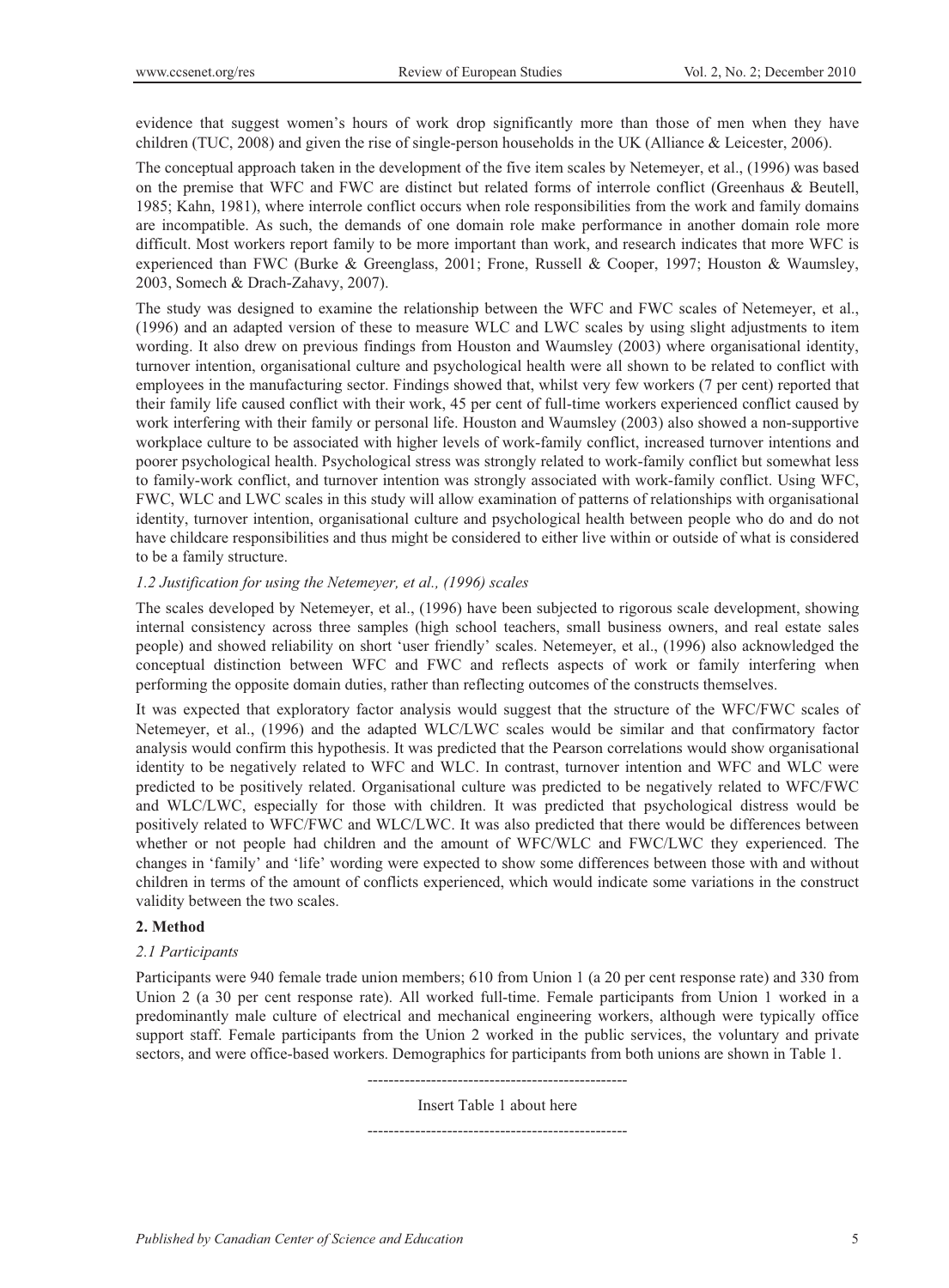#### *2.2 Materials*

In the Union 1 questionnaire, WFC and FWC were measured with the original scales developed by Netemeyer, et al., (1996). The instructions that preceded these items were as follows: "The next set of questions are about your personal experiences of work and family life. 'Family' may be your partner, children, parents, brothers and sisters, grandparents, or any combination of these. Please think of family as best fits your own personal circumstances and try to answer these questions, even if you do not have any close family." All items were measured using a 7-point Likert scale, with 1 meaning strongly disagree and 7 meaning strongly agree. The items are shown in Table 2.

> ------------------------------------------------- Insert Table 2 about here

-------------------------------------------------

In the Union 2 questionnaire, WLC and LWC were measured using adaptations of the original scales developed by Netemeyer, et al., (1996) with changes in wording. The instructions that preceded these items were as follows: "How far do you agree or disagree with the following statements." All items were measured using a 7-point Likert scale, with 1 meaning strongly disagree and 7 meaning strongly agree. The items are shown in Table 3.

 $-$ 

Insert Table 3 about here

-------------------------------------------------

In addition to the WFC and FWC, and WLC and LWC scales, both questionnaires included identical scales to measure organisational identity, turnover intention, organisational culture and psychological health. All items except psychological health were measured using a 7-point Likert scale. Psychological health was measured on a scale from 0 to 3.

2.2.1 Evaluation Scales

Organisational identity (Abrams, Ando & Hinkle, 1998) was measured using five items (e.g. I feel strong ties with my organisation). Cronbach's Alpha = .95

Turnover intention (Abrams, et al., 1998) was measured using three items (e.g. I think about leaving this organisation). Cronbach's Alpha = .81

Organisational Culture (Thompson, Beauvais & Lyness, 1999) was measured using twenty items (e.g. My direct manager is sympathetic to family-related needs). Cronbach's Alpha = .88

Psychological well-being was measured using the General Health Questionnaire (Goldberg & Hillier, 1979) a twelve-item measure of psychological distress (e.g. Have you recently been feeling unhappy and depressed). Cronbach's Alpha = .96

*2.3 Design and Procedure* 

To examine the relationship between conflicts using the scales described, two questionnaire surveys were administered with two large UK trade unions (Union 1 and Union 2) to provide a large sample of workers across organisations.

#### **3. Results**

#### *3.1 Exploratory Factor Analysis*

To investigate whether changes in wording to the WLC and LWC scales altered the factor structure from the WFC and FWC scales identified by Netemeyer, et al., (1996), principle components analysis with varimax rotation was carried out on the data from Union 1 female full-time workers ( $N = 610$ ) and Union 2 female full-time workers ( $N = 330$ ). Both supported the same two-factor solution developed and validated by Netemeyer, et al., (1996). These components are shown in Tables 4 and 5.

-------------------------------------------------

Insert Table 4 about here

-------------------------------------------------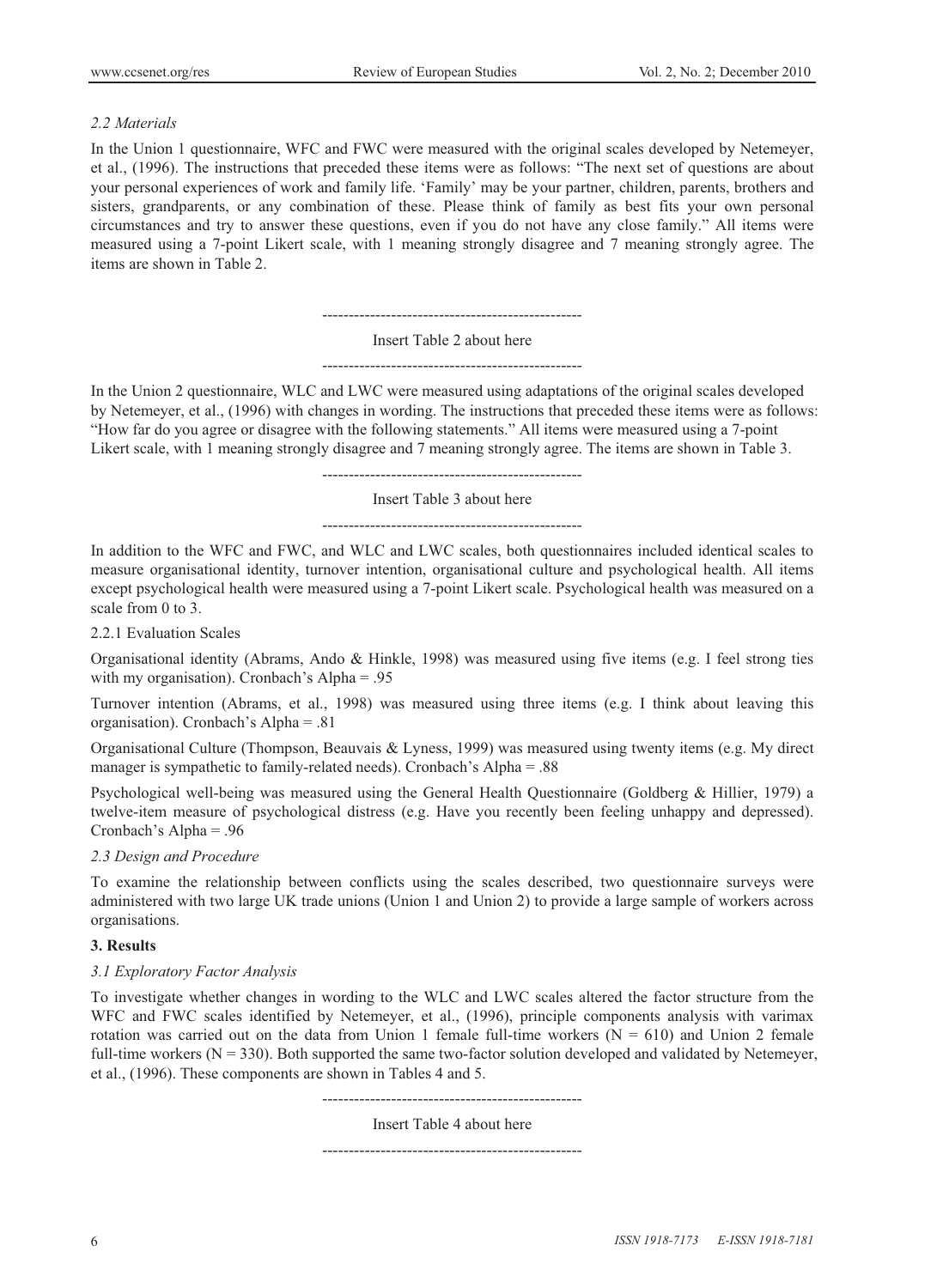-------------------------------------------------

Insert Table 5 about here

#### -------------------------------------------------

#### *3.2 Confirmatory Factor Analysis*

To follow exploratory factor analysis, and to test the hypothesis that the factor structure of the 'life' scales supported the same two-factor solution as that of the 'family' scales developed and validated by Netemeyer, et al., (1996), confirmatory factor analysis was conducted on the WLC, LWC, WFC and FWC scales. Multicolinearity, as measured by the determinant of the input matrix was 14.65 and 1521.7 respectively. The variables therefore were not linearly related in either case. The standardised residual matrix showed all correlations between the variables to be close to zero for all scales. The independence model chi-square that tests the hypothesis that the variables are uncorrelated with one another was rejected,  $\chi^2$  (45, N = 325) = 2006.77, p < .001 and  $\chi^2$  (45, N =605) = 2791.09, p < .001 respectively. Although the chi-square hypothesised model indicated an improvement in fit in comparison to the independent model in both cases,  $\chi^2$  (34, N = 325) = 109.49,  $p < .001$  and  $\chi^2$  (34, N = 605) = 153.42, p < .001 respectively, it did not allow the null hypotheses to fail to be rejected. However, as noted by Bentler (1990a) the chi-square test is not as sensitive a test as are the fit-indices when using large sample sizes, and often causes trivial differences to produce statistically significant chi-square results. Inspection of the other fit indices indicated the solution fitted the data well, with the goodness of fit index ranging from .90 to .96 in both cases. All comparative fit indices and residual-based fit indices are shown in Table 6.

 $-$ 

Insert Table 6 about here

-------------------------------------------------

#### *3.3 Pearson Correlation*

Pearson correlation was carried out to examine patterns of relationships between WFC/FWC and WLC/LWC and organisational identity, turnover intention, organisational culture and psychological health for female workers with and without childcare responsibilities in both Unions (Table 7).

> ------------------------------------------------- Insert Table 7 about here

-------------------------------------------------

The relationships between the variables shown in Union 1 indicate no differences between female full-time workers with children and female full-time workers without children. This same pattern of correlations is shown for Union 2 with the following exceptions. Organisational identity and work-life conflict are not significantly correlated for those with children. Organisational identity and life-work conflict are significantly negatively related. For those with children, turnover intention and life-work conflict are significantly positively correlated. For those without children, life-work conflict and psychological health are not related.

#### *3.4 Fisher's z r Transformations*

Results of Fisher's z r transformation showed that the two correlations for those with children (Union 1 WFC/FWC  $r = .467$ ; Union 2 WLC/LWC  $r = .329$ ) were not significantly different,  $z = 1.60$ , n.s. (two-tailed). Results also showed that the two correlations for those without children (Union 1 WFC/FWC  $r = .408$ ; Union 2 WLC/LWC  $r = .385$ ) were not significantly different,  $z = 0.29$ , n.s. (two-tailed). To test whether the relationships, and thus, the wording between 'Family' and 'Life', differed between the other constructs for those with and without children, Fisher's z r transformations were again conducted (Table 8).

-------------------------------------------------

Insert Table 8 about here

-------------------------------------------------

For people with children, the z scores between FWC and psychological health and LWC and psychological health were significantly different,  $z = 1.94$ ,  $p < .05$  (two-tailed). Whilst there was a significant relationship between the amount of conflict between 'family' and work and psychological distress, and also between 'life' and work and psychological distress, people reported significantly more conflict between 'family' and work than between 'life' and work.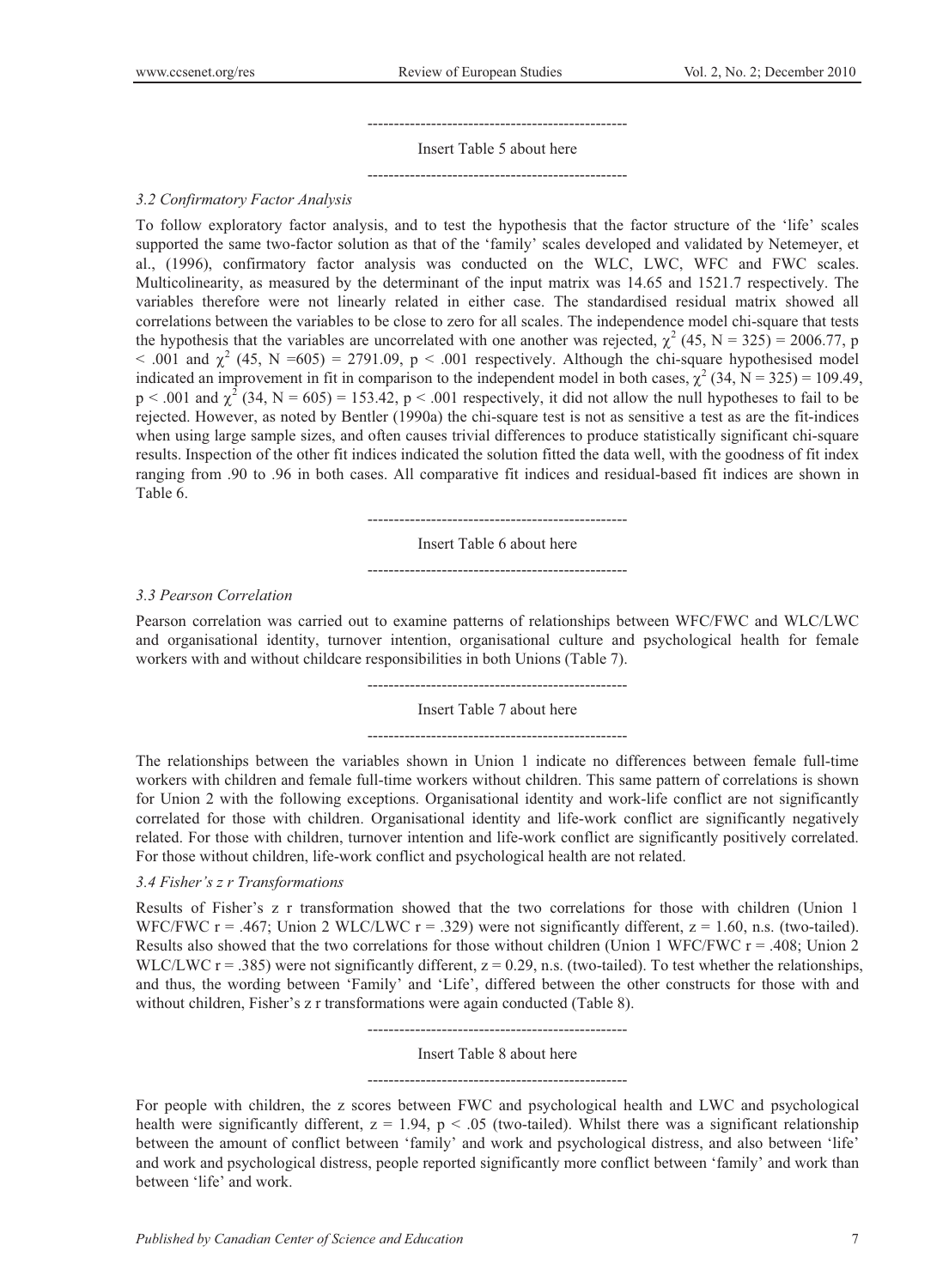#### *3.5 Multivariate Analysis*

Union 1 and Union 2 data sets were merged. Multivariate analysis showed significant differences between whether or not people had children and the amount of WFC/WLC experienced,  $F(1, 925) = 8.58$ ,  $p < 0.01$ ,  $Ms =$ 2.93. Significant differences were also found between WFC/WLC,  $F(1, 925) = 9.67$ ,  $p \le 0.01$ ,  $Ms = 2.93$  and FWC/LWC,  $F(1, 925) = 12.63$ ,  $p < 0.001$ ,  $Ms = 1.42$ . A two-way interaction effect was found between FWC/LWC and whether or not people had children,  $F(1, 925) = 4.39$ ,  $p < 0.05$ ,  $Ms = 1.42$ .

Pairwise comparisons showed significant differences between WFC (*M* = 3.56, *SD* = 1.66) and WLC (*M* = 4.07,  $SD = 1.83$ ) with women who do not have children,  $p \le 01$ . Women who work full-time and do not have children experience significantly more conflict from work into their lives generally, than conflict that is experienced from work into family life. Significant differences were also found between FWC (*M* = 2.61, *SD* = 1.30) and LWC (*M*  $= 2.12$ , *SD* = 1.18) between women who work full-time and do have children,  $p \le 0.001$ . Women who work full-time and have children experience significantly more conflict from family into their work than conflict from life generally into work.

It is acknowledged that the unions may themselves have created differences. Results from MANOVA showed a main effect for FWC/LWC between Union 1 and Union 2,  $F(1, 2056) = 27.99$ ,  $p < .001$ ,  $Ms = 1.40$ . Women in Union 1 experienced significantly more FWC ( $M = 2.49$ ,  $SD = 1.19$ ) than LWC experienced by women in Union 2 (*M* = 2.13, *SD* = 1.16). Results also showed a main effect for WFC/WLC for women with children, *F* (1, 2056)  $= 11.34, p < .001, Ms = 2.78$ . In both unions, women with children experienced more WFC/WLC ( $M = 4.27, SD$ )  $= 1.65$ ) than did women without children ( $M = 3.82$ ,  $SD = 1.68$ ). No interaction effect was found between union and having children.

#### **4. Discussion**

This study suggests that a work-family conflict scale may not adequately measure the conflicts experienced by people who do not live within a family structure that includes children. What has been identified is a scale that measures work-life conflicts, but which, in turn, may not be entirely suitable for measuring work-family conflicts.

#### *4.1 The findings of the study*

The aim of this study was to examine the relationship between the WFC (work-family conflict) and FWC (family-work conflict) scales of Netemeyer, et al., (1996) and the WLC (work-life conflict) and LWC (life-work conflict) scales adapted from the Netemeyer, et al., (1996) scales when the item wording had been changed. The factor structure of the 'life' scales supported the same two-factor solution as that of the 'family' scales developed and validated by Netemeyer, et al., (1996). The fit indices resulting from confirmatory factor analysis indicated the solution fitted the data well.

Pearson correlation showed similar relationships between variables with both unions. In Union 1, for women with and without children, organisational identity was negatively related to WFC, showing that the more identified people are with their organisation, the less WFC they have. There was a negative, but not significant, correlation between organisational identity and FWC. In Union 2, organisational identity and WLC were not significantly related for those with children. Furthermore, organisational identity and LWC were significantly negatively related, showing that the more people are identified with their organisation, the less LWC they have.

It was expected that the more WFC people experience, the more they are likely to want to leave their organisation concurring with the findings of Houston & Waumsley (2003). Indeed, for those with and without children in Union 1 and Union 2, this was supported by a positive relationship between turnover intention and WFC. The relationship between turnover intention and FWC was not significant for those with and without children in Union 1. For those with children in Union 2, turnover intention and LWC were positively related, showing that the more LWC people have, if they have children, the more likely they are to want to leave their organisation. The same relationship in Union 2 for those without children was not significant.

Organisational culture was negatively related to WFC/WLC and FWC/LWC in both unions for people with and without children, showing that the more work-family/life and family/life-work conflicts experienced, the less positively people feel their organisation is towards flexible working policies. This is entirely in keeping with the findings of Houston and Waumsley (2003) who also showed a non-supportive workplace culture to be associated with higher levels of work-family conflict.

In both unions, for those with and without children, WFC/WLC and FWC/LWC were positively related, showing that the greater the WFC/WLC experienced, the greater the FWC/LWC also experienced. It was expected that greater levels of psychological distress would be associated with higher levels of conflicts (Frone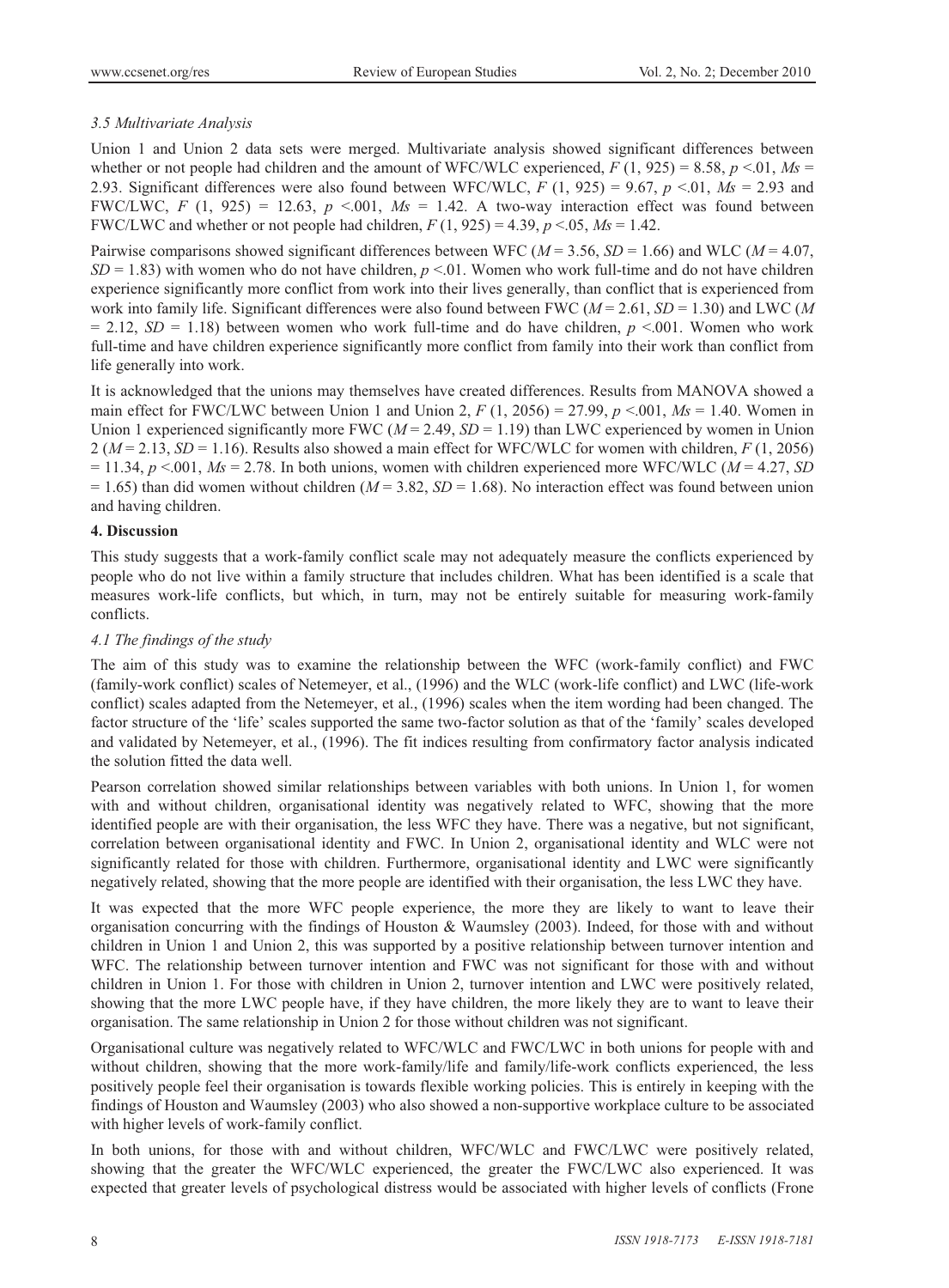& Yardley, 1996; Houston & Waumsley, 2003). In Union 1, for those with and without children, WFC and FWC were both significantly positively related to psychological distress. However, in Union 2, whilst WLC was significantly positively related to psychological distress, and LWC was significantly positively related to psychological distress for those with children, LWC and psychological distress were not related for those without children.

Based on Fisher's transformation, z-tests confirmed the difference for those with children between FWC and psychological distress and LWC and psychological distress as significant. People with children reported significantly more conflict between family and work than between life and work.

Mulitvariate analysis showed that women who work full-time and do not have children experience significantly more conflict from work into their lives generally, than conflict that is experienced from work into family life. Women who work full-time and do have children experience significantly more conflict from family into their work than conflict from life generally into work. Differences between unions showed women in Union 1 experienced significantly more FWC than LWC experienced by women in Union 2. In both unions, women with children experienced more WFC/WLC than women without children.

#### *4.2 Meaning and Implications of the Findings*

The relationship between organisational identity and WFC for women with and without children is perhaps not surprising. It might be that people experience less conflict between work and family the more identified they are with their organisation, or that the more identified they are with their organisation the less work-family conflict they experience. Either way, role theory might explain this relationship. A greater identity with an organisational role might mean that there does not appear to be a clash in roles between work and family, or that any clash is not perceived as conflicting. This explanation is given some credibility by the positive relationship between WFC and turnover intention for those with and without children and by a negative relationship between organisational identity and turnover intention. Whilst these relationships do not suggest a causal inference is appropriate, it may be that high organisational identity suggests less LWC and less intention to leave that organisation. The negative relationship between organisational culture and WFC/WLC and FWC/LWC in both unions for people with and without children lends support to the findings on organisational identity and turnover intention. These relationships support those found in previous studies (e.g. Houston & Waumsley, 2003).

The relationship between conflict and psychological distress is problematic in the context of attempts to develop a generic scale. Previous research has shown an increase in conflict to be positively related to psychological distress (e.g. Frone, et al., 1992a; Houston & Waumsley, 2003). Whilst in this study, for those with children, there was a significant positive relationship between FWC and psychological distress in Union 1 and also between LWC and psychological distress in Union 2, the difference between the correlations was significant. People reported significantly more conflict between 'family' and work than between 'life' and work. Thus, for those with children, there is a relationship between family-based conflict and psychological distress that is not completely captured /adequately measured by a more generic scale. This may suggest that, for people with children, there is a distinction to be made between family related conflict and life-related conflict, with the former causing greater psychological distress.

The difference between family life and life generally was again highlighted by the finding in both unions that women without children report more WLC than WFC. Again, this may be because work is 'allowed' to intrude more into 'life' than into 'family'. Women with children report more FWC than LWC. This is intuitively plausible and may again be due to it being more acceptable for 'family' to conflict with work than 'life' generally to conflict with work. Another explanation for the differences may be because they are the result of differences between the two unions. Union 1 was very male dominated, which may have made some difference to the amount of stress experienced. Certainly women in Union 1 reported more FWC than those in Union 2 reported LWC. However, there was no significant difference between unions and those with childcare. In both unions, women with children reported more WFC/WLC than women without children. It therefore seems that the difference in the samples may be causing the differences between FWC and LWC rather than the different wording (family or life). It is plausible to suggest that if the wording was being interpreted differently, there would be an interaction for union and childcare since people with children report more conflict. Conversely, it might be argued that differences between WFC and WLC for women without children, and between FWC and LWC for women with children imply that the changes in wording indicate different things. The interpretation of 'life' appears to be different from that of 'family' when the conflict is from non-work to work.

The relationships between conflicts and organisational identity, turnover intention, organisational culture and psychological health supported the findings of Houston and Waumsley (2003), supporting the construct validity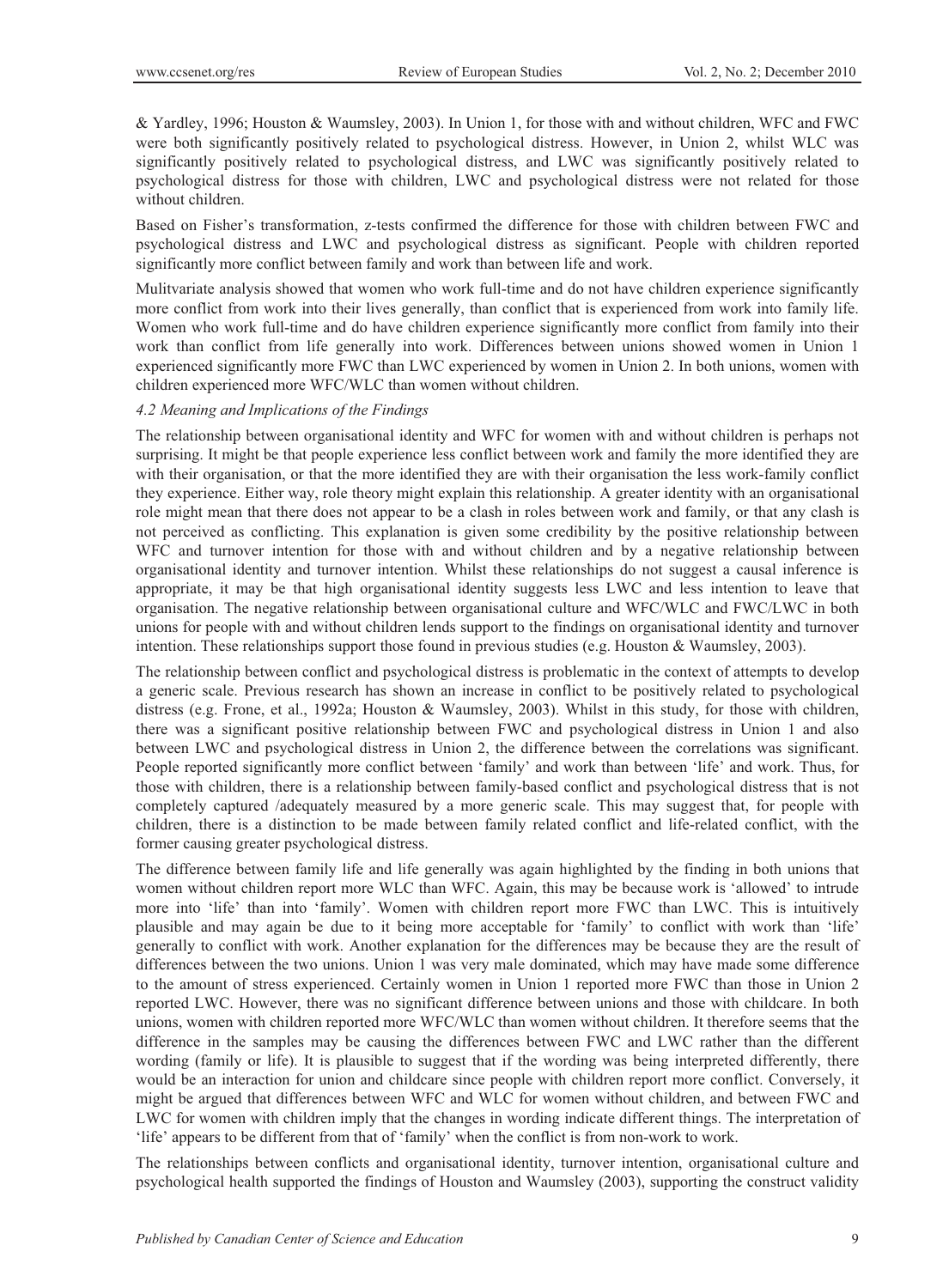of the more generic scale. However, differences between the 'family' and 'life' wording imply some variations in the construct validity of the two scales, particularly between FWC and LWC, which appear to be measuring different constructs. The z r transformation showing a significant difference between FWC and psychological health and LWC and psychological health for those with children is further evidence to suggest that the wording created a different response. Interestingly, it is 'family' and not 'life' that appears to have an impact on psychological health. Whilst the reliability of the WLC and the LWC scales are high, the two constructs, 'family' and 'life', appear to have been perceived differently. Notwithstanding this, the Fisher's z r transformations for all other variables did not show significant differences between the two sub-scales, showing that the WFC/FWC and WLC/LWC scales had similar relationships with other scales in the study. Psychological health was the exception. This strengthens the argument for the continued adaptation of the WFC/FWC scale in order that it recognises people who do not live as part of a family that includes children.

#### **5. Conclusion**

The implications of this study are that a WFC/FWC scale may not adequately measure the conflict experienced in the lives of people who do not live as part of a family that includes children and a WLC/LWC scale may not adequately measure the conflicts of those who do. This is problematic since, as this study has demonstrated, FWC has a stronger relationship with psychological distress than LWC. Perhaps the answer lies in future research using a new scale, consisting of four sub scales: WFC, FWC, WLC, and LWC, made up of the three top loading items from each. Such a scale would allow a more detailed examination of the family, work and life based antecedents of psychological distress and, potentially, a more targeted response. Further development of this new scale is suggested for future research, extending the population to males as well as females. Conversely, if a study is particularly interested in examining families with children, the WFC/FWC scale might be used. If not, the more generic scale may be more meaningful. The WLC/LWC scale might ensure a more sensitive measurement of conflict between work and life outside work for people who do not live as part of a family with children. It is important, both empirically and socially, to accurately measure the conflicts experienced by people between work and life outside work since one of the aims of the British government's work-life balance campaign is to encourage work-life balance for all.

#### **References**

Abrams, D., Ando, K., & Hinkle, S.W. (1998). Psychological attachment to the group: Cross-cultural differences in organizational identification and subjective norms as predictors of workers' turnover intentions. *Personality and Social Psychology Bulletin, 24*, 1027-1039.

Allen, T. D. (2001). Family-supportive work environments: The role of organizational perceptions. *Journal of Vocational Behavior,* 58, pp.414 - 435.

Alliance & Leicester. (2006). Changing UK Household Market. [Online] Available: http://www.marketresearch.com/map/prod/1486958.html (27th August 2008).

Bakker, A.B., Demerouti, E. & Dollard, M.F. (2008). How job demands affect partners' experience of exhaustion: Integrating work-family conflict and crossover theory. *Journal of Applied Psychology,* 93, (4): 901-911.

Behson, S.J. (2002). Coping with family-to-work-conflict: The role of informal work accommodations to family. *Journal of Occupational Health Psychology,* 7*,* 324-341.

Bentler, P.M. (1990a). Comparative fit indexes in structural models. *Psychological Bulletin,* 107, 238-246.

BERR. (2007). Flexible working: The right to request and the duty to consider. [Online] Available at http://www.berr.gov.uk/employment-legislation/employment-guidance/page35663.html (5th March 2010).

Burke, R.J. & Greenglass, E.R. (2001). Hospital Restructuring, Work-Family Conflict and Psychological Burnout among Nursing Staff. *Psychology and Health,* 5: 583-594.

Carlson, D., Kacmar, K., & Williams, L. (2000). Construction and initial validation of a multidimensional measure of work-family conflict. *Journal of Vocational Behavior,* 56, (2): 249-276.

Casper, W.J., Weltman, D. & Kwesiga, E. (2007). Beyond family-friendly: The construct and measurement of singles-friendly work culture. *Journal of Vocational Behavior,* 70: 478-501.

CIPD. (2005). Flexible working: Impact and implementation. An employer survey (Feb 2005).

Eby, L.T., Casper, W.J., Lockwood, A., Bordeaux, C., & Brinley, A. (2005). Work and family research in IO/OB: Content analysis and review of the literature (1980-2002). *Journal of Vocational Behavior*, 66 (1), 124-197.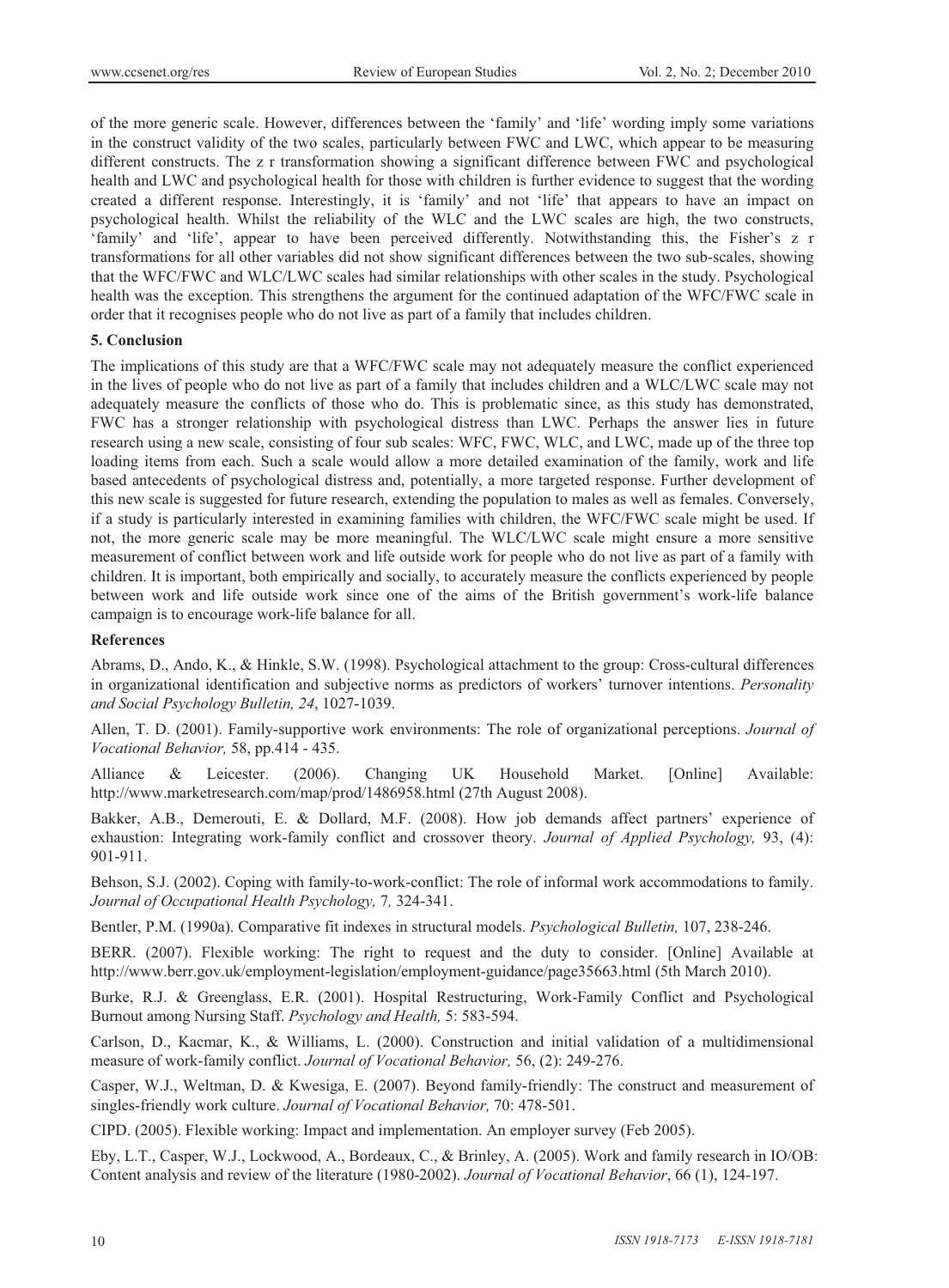Frone, M. R., Russell, M., & Cooper, M.L. (1992a). Antecedents and outcomes of work-family conflict: Testing a model of the work-family interface. *Journal of Applied Psychology,* 77: 65 - 78.

Frone, M. R., Russell, M., & Cooper, M.L. (1997). Relation of work-family conflict to health outcomes: A four-year longitudinal study of employed parents. *Journal of Occupational and Organisational Psychology,* 70, 325-335.

Frone, M. R., & Yardley, J.K. (1996). Workplace family-supportive programmes: Predictors of employed parents' importance ratings. *Journal of Occupational and Organizational Psychology,* 69: 351-366.

Goldberg, D. & Hillier, V.F. (1979). A scaled version of the General Health Questionnaire. *Psychological Medicine,* 9, 139-145.

Greenhaus, J. H. & Beutell, N. (1985). Sources of conflict between work and family roles. *Academy of Management Review,* 10: 76-88.

Hornung, S., Rousseau, D.M., & Glaser, J. (2008). Creating flexible work arrangements through idiosyncratic deals. *Journal of Applied Psychology,* 93, (3): 655-664.

Hooker, H. Neathey, F. Casebourne, J and Munro, M. (2007). *The third work-life balance employee survey: Main Findings*. Employment relations research series no. 58, DTI.

Houston, D.M. and Marks, G. (2002). *Paid and unpaid work in early parenthood.* End of award report to the Economic and Social Research Council.

Houston, D.M. and Marks, G. (2005). Working, caring and sharing: Work-life dilemmas in early motherhood. In D.M. Houston (Ed.), *Work-life balance in the twenty-first century,* pp. 80 – 105, Palgrave Macmillan: UK.

Houston, D.M. & Waumsley, J.A. (2003). *Attitudes to flexible working and family life*. Bristol: The Policy Press/Joseph Rowntree Foundation, Family and Work series.

Kahn, R.L. (1981). *Work and health.* New York: Wiley.

LFS. (2005). Labour Force Survey. Office for National Statistics, London.

LFS. (2008). Labour Force Survey. Office for National Statistics, London.

Linehan, M. & Walsh, J.S. (2000). Work-family conflict and the senior female international manager. *British Journal of Management,* 11, pp.S49 - S58.

Linehan, M. & Walsh, J.S. (2001). Key issues in the senior female international career move: A qualitative study in a European context. *British Journal of Management,* 12, pp.85 - 95.

Lyness, K.S. & Judiesch, M.K. (2008). Can a manager have a life and a career? International and multisource perspectives on work-life balance and career advancement potential. *Journal of Applied Psychology,* 93 (4): 789-805.

Netemeyer, R. G., Boles, J.S., & McMurrian, R. (1996). Development and validation of work-family conflict and family-work conflict scales. *Journal of Applied Psychology,* 81: 400-410.

Office for National Statistics. (2010). Population Estimates by Marital Status. UK Snapshot. [Online] Available: http://www.statistics.gov.uk/cci/nugget.asp?id=2312 (12 March 2010).

Office for National Statistics. (2008). Population Change. [Online] Available: http://www.statistics.gov.uk/hub/population/index.html (16th March 2010).

Office for National Statistics. (2005a). Population trends 120, table 1.4, pp. 41-43. [Online] Available: http://www.statistics.gov.uk/downloads/theme\_population/PT120\_V1.pdf (5th March 2010).

Scott, M.P. (2001). Singles out singles: Structuring employee services to accommodate the dating game. Employee services management association: In the news. [Online] Available: http://www.esmassn.org/news/indexsingles.htm (2nd March 2010).

Somech, A. and Drach-Zahavy, A. (2007). Strategies for coping with work-family conflict: The distinctive relationships of gender role ideology. *Journal of Occupational Health Psychology*, 12, pp.1 - 19.

Thompson, C. A., Beauvais, L.L., & Lyness, K.S. (1999). When work-family benefits are not enough: The influence of work-family culture on benefit utilization, organizational attachment, and work-family conflict. *Journal of Vocational Behavior,* 54: 392-415.

TUC. (2008). Single women in their thirties do more unpaid overtime than anyone else. [Online] Available: http://www.tuc.org.uk/equality/tuc-14351-f0.cfm (5th March 2010).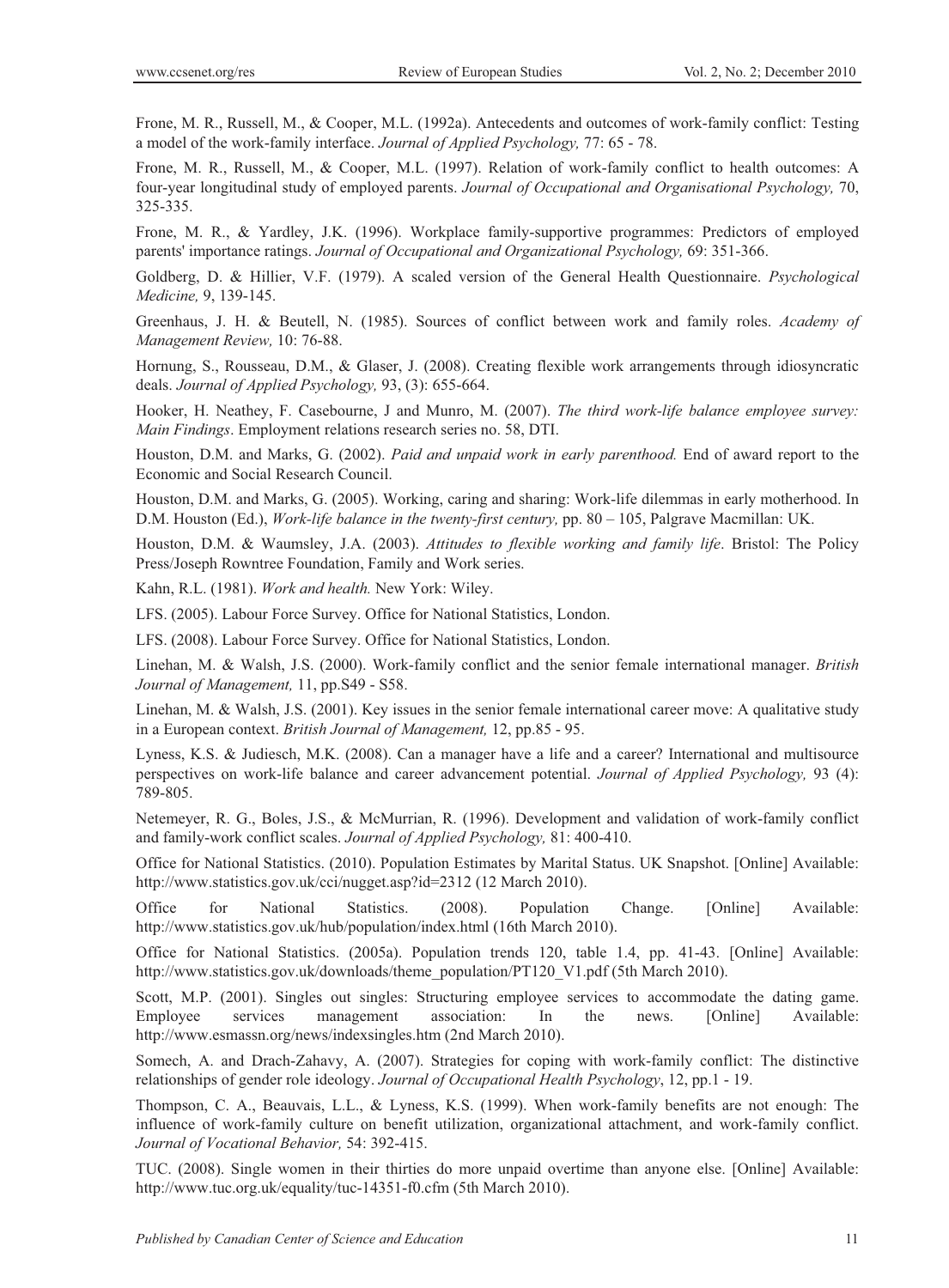Valcour, M. (2007). Work-based resources as moderators of the relationship between work hours and satisfaction with work-family balance. *Journal of Applied Psychology, 92,* (6): 1512-1523.

Waumsley, J.A. (2005). *Work-life balance: A psychological perspective.* Doctoral thesis. University of Kent, Canterbury.

White, M. (2004). *Work-life balance and the dual-earner paradox*. Employment Group Seminar Summer Series 2004, Policy Studies Institute.

|         | Mean<br>Age | Age<br>range | % Child-<br>ren | % White<br><b>British</b> | $\%$<br><b>Married</b> | %<br>Single | $\%$<br>Cohab | % Separated,<br>Divorced, Widowed |
|---------|-------------|--------------|-----------------|---------------------------|------------------------|-------------|---------------|-----------------------------------|
| Union 1 | 41          | $17-64$      | 28              | 96                        | 52                     | 14          |               | 16                                |
| Union 2 | 39          | 18-64        | 63              | 96                        | 53                     | 14          | 12            | 21                                |

Table 1. Demographics for participants from Union 1 and Union 2

#### Table 2. Items on scales developed by Netemeyer, et al., (1996) to measure WFC and FWC

| Work-family and Family-work Conflict Scale                                                               |  |  |  |  |  |  |
|----------------------------------------------------------------------------------------------------------|--|--|--|--|--|--|
| 1. The demands of my work interfere with my home and family life.                                        |  |  |  |  |  |  |
| 2. The amount of time my job takes up makes it difficult to fulfil family responsibilities.              |  |  |  |  |  |  |
| 3. Things I want to do at home do not get done because of the demands my job puts on me.                 |  |  |  |  |  |  |
| 4. My job produces strain that makes it difficult to fulfil family duties.                               |  |  |  |  |  |  |
| 5. Due to work related duties, I have to make changes to my plans for family activities.                 |  |  |  |  |  |  |
|                                                                                                          |  |  |  |  |  |  |
| 1. The demands of my family or spouse/partner interfere with work-related duties.                        |  |  |  |  |  |  |
| 2. I have to put off doing things at work because of demands on my time at home.                         |  |  |  |  |  |  |
| 3. Things I want to do at work don't get done because of the demands of my family or spouse/partner.     |  |  |  |  |  |  |
| 4. My home life interferes with my responsibilities at work such as getting to work, accomplishing daily |  |  |  |  |  |  |
| tasks, and working overtime.                                                                             |  |  |  |  |  |  |
| 5. Family-related strain interferes with my ability to perform job-related duties.                       |  |  |  |  |  |  |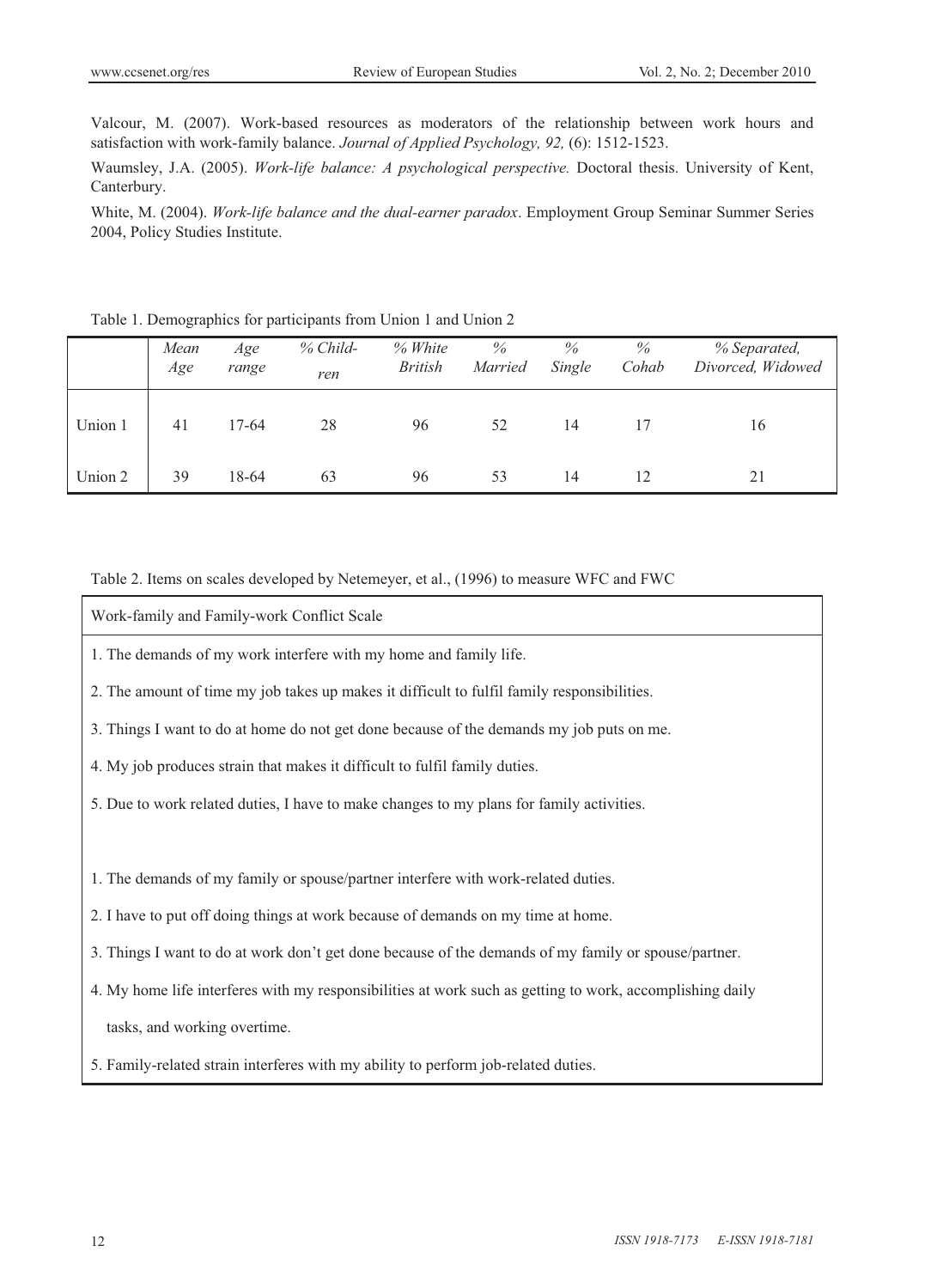Table 3. Items on scales developed by Netemeyer, et al., (1996) to measure WLC and LWC

Work-life and Life-work Conflict Scales

1. The demands of my work interfere with my life away from work.

2. The amount of time my job takes up makes it difficult to fulfil other interests.

3. Things I want to do at home do not get done because of the demands of my job.

4. My job produces strain that makes it difficult to fulfil other responsibilities and duties.

5. Due to work, I have to make changes to my plans for activities away from work.

1. The demands of my personal life interfere with work-related duties.

2. I have to put off doing things at work because of demands on my time outside work.

3. Things I want to do at work don't get done because of the demands of my interests outside work.

4. My home life interferes with my responsibilities at work.

5. Personal life strains interfere with my ability to perform work-related duties.

Table 4. Principle components analysis with varimax rotation producing two discrete factors for WFC and FWC from the Netemeyer, et al., (1996) scale. Union 1 female full-time workers

| <b>Item</b>                                                                                                                                 | Factor 1                  | Factor 2                  |  |  |
|---------------------------------------------------------------------------------------------------------------------------------------------|---------------------------|---------------------------|--|--|
|                                                                                                                                             | <b>Union 1 WFC</b>        | <b>Union 1 FWC</b>        |  |  |
|                                                                                                                                             | Eigenvalue = $4.51$       | Eigenvalue = $1.79$       |  |  |
|                                                                                                                                             | % of Variance Explained = | % of Variance Explained = |  |  |
|                                                                                                                                             | 45.11                     | 17.87                     |  |  |
| The demands of my work interfere<br>with my home and family life.                                                                           | .825                      | .161                      |  |  |
| The amount of time my job takes up<br>makes it difficult to fulfil family<br>responsibilities.                                              | .703                      | .259                      |  |  |
| Things I want to do at home do not get<br>done because of the demands my job<br>puts on me.                                                 | .847                      | .152                      |  |  |
| My job produces strain that makes it<br>difficult to fulfil family duties.                                                                  | .826                      | .200                      |  |  |
| Due to work, I have to make changes to<br>my plans for family activities.                                                                   | .838                      | .155                      |  |  |
| The demands of my family or<br>spouse/partner interfere with<br>work-related duties.                                                        | .206                      | .765                      |  |  |
| I have to put off doing things at work<br>because of demands on my time at<br>home.                                                         | .135                      | .797                      |  |  |
| Things I want to do at work don't get<br>done because of the demands of my<br>family or spouse/partner.                                     | .159                      | .796                      |  |  |
| My home life interferes with my<br>responsibilities at work such as getting<br>to work, accomplishing daily tasks, and<br>working overtime. | .246                      | .489                      |  |  |
| Family-related strain interferes with<br>my ability to perform work-related<br>duties.                                                      | .105                      | .767                      |  |  |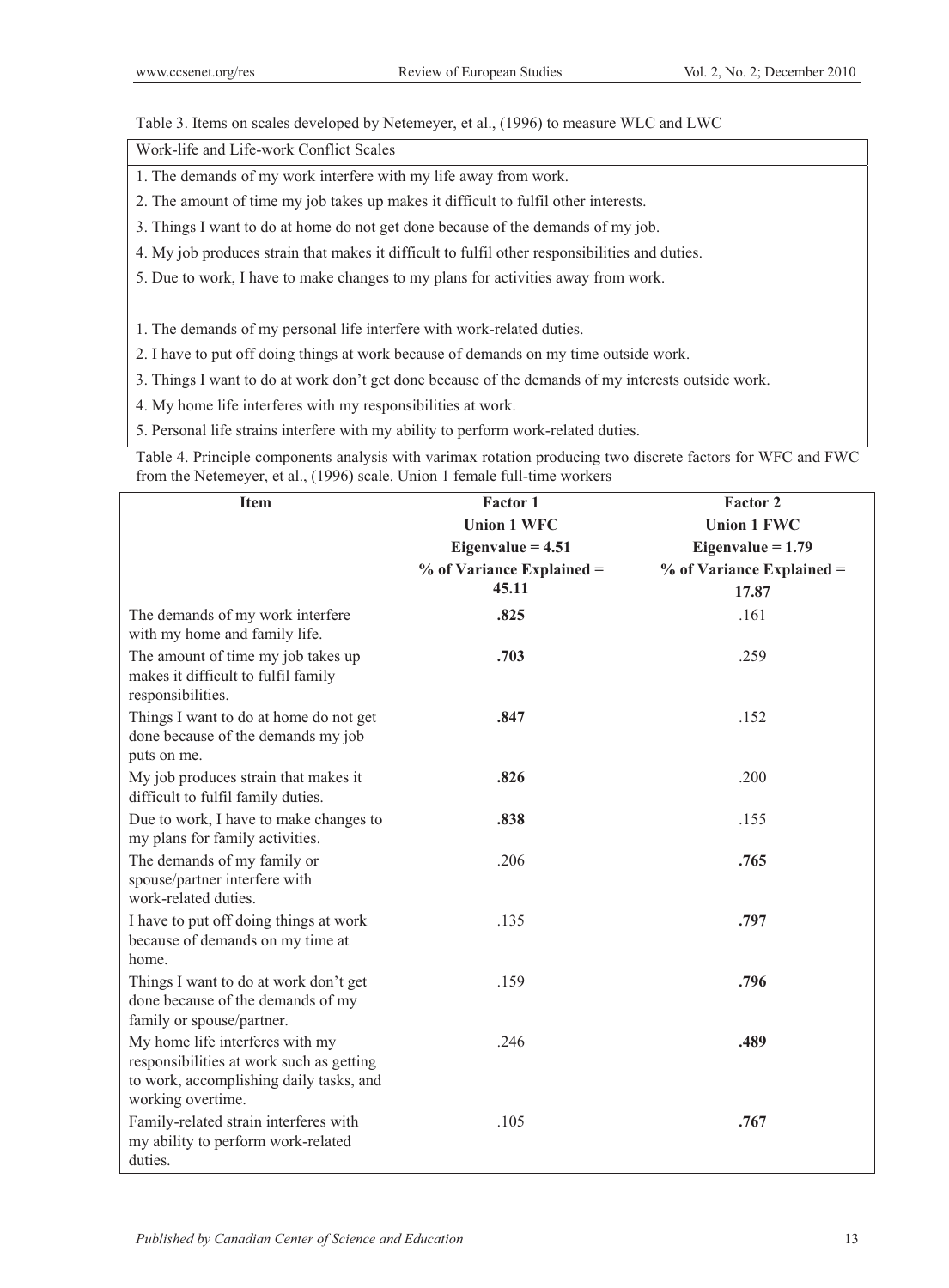| <b>Item</b>                                                                                           | Factor 1                    | Factor 2                    |  |  |
|-------------------------------------------------------------------------------------------------------|-----------------------------|-----------------------------|--|--|
|                                                                                                       | <b>Union 2 WLC</b>          | <b>Union 2 LWC</b>          |  |  |
|                                                                                                       | Eigenvalue = $4.78$         | Eigenvalue = $2.28$         |  |  |
|                                                                                                       | $%$ of Variance Explained = | $%$ of Variance Explained = |  |  |
|                                                                                                       | 47.76                       | 22.83                       |  |  |
| The demands of my work interfere<br>with my life away from work.                                      | .889                        | .008                        |  |  |
| The amount of time my job takes up<br>makes it difficult to fulfil other<br>interests.                | .889                        | .135                        |  |  |
| Things I want to do at home do not get<br>done because of the demands of my<br>job.                   | .901                        | .148                        |  |  |
| My job produces strain that makes it<br>difficult to fulfil other responsibilities<br>and duties.     | .853                        | .208                        |  |  |
| Due to work, I have to make changes to<br>my plans for activities away from<br>work.                  | .845                        | .136                        |  |  |
| The demands of my personal life<br>interfere with work-related duties.                                | .370                        | .634                        |  |  |
| I have to put off doing things at work<br>because of demands on my time<br>outside work.              | .108                        | .834                        |  |  |
| Things I want to do at work don't get<br>done because of the demands of my<br>interests outside work. | .005                        | .843                        |  |  |
| My home life interferes with my<br>responsibilities at work.                                          | .122                        | .830                        |  |  |
| Personal life strains interfere with my<br>ability to perform work-related duties.                    | .009                        | .666                        |  |  |

Table 5. Principle components analysis with varimax rotation producing two discrete factors for WLC and LWC from adaptations to the Netemeyer, et al., (1996) scale. Union 2 female full-time workers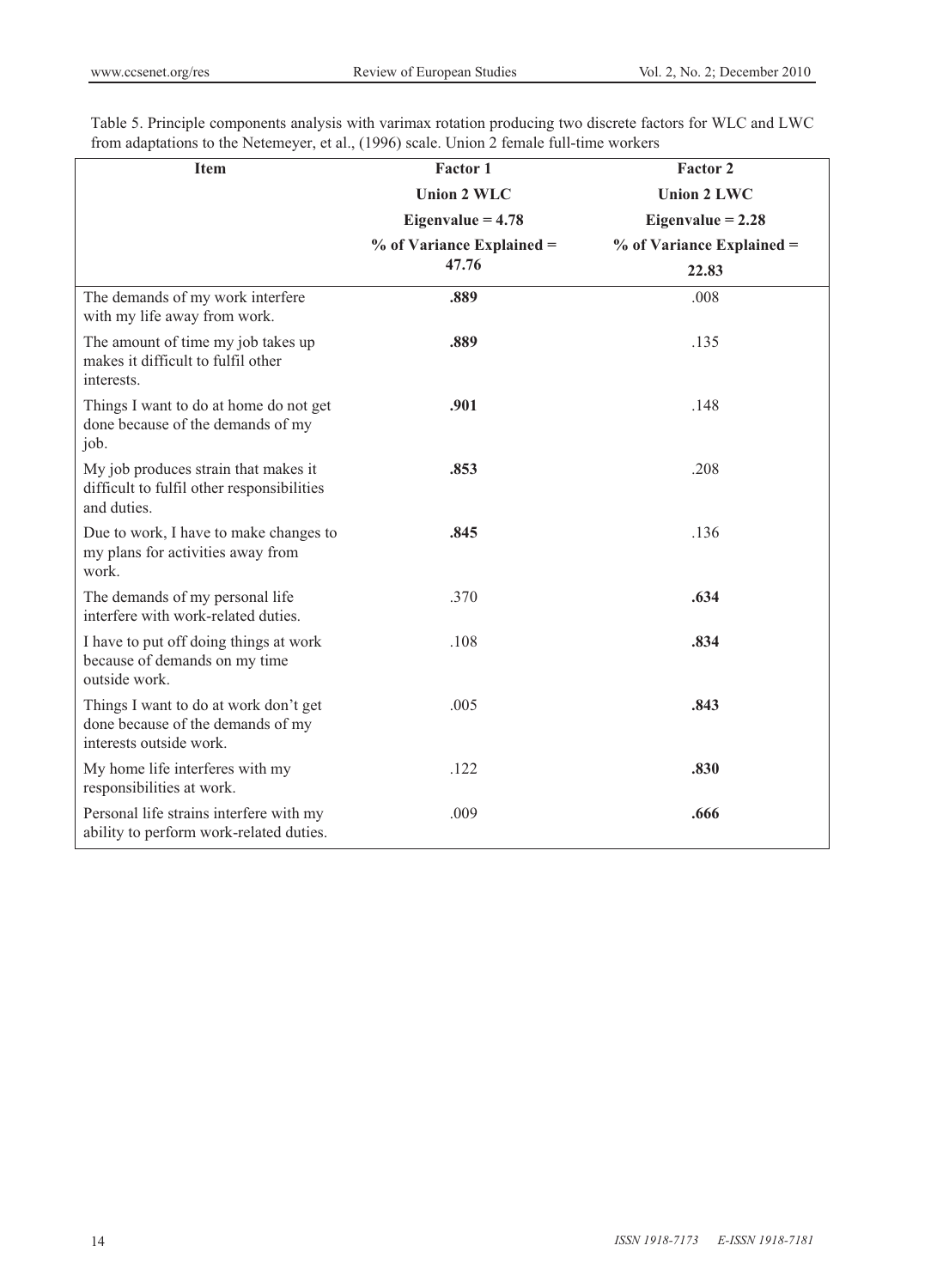|                |                           | WLC &<br><b>LWC</b> | WFC &<br><b>FWC</b> |
|----------------|---------------------------|---------------------|---------------------|
|                | <b>Goodness of fit</b>    |                     |                     |
|                | <b>indices</b>            |                     |                     |
| <b>NFI</b>     | $=$                       | 0.95                | 0.95                |
| <b>NNFI</b>    | $=$                       | 0.95                | 0.94                |
| <b>CFI</b>     | $\!\!=\!\!$               | 0.96                | 0.96                |
| <b>IFI</b>     | $=$                       | 0.96                | 0.96                |
| <b>MFI</b>     | $=$                       | 0.90                | 0.91                |
| <b>GFI</b>     | $=$                       | 0.94                | 0.95                |
| <b>AGFI</b>    | $=$                       | 0.90                | 0.92                |
|                | <b>Residual-based fit</b> |                     |                     |
|                | indices                   |                     |                     |
| <b>RMR</b>     | $=$                       | 0.384               | 0.155               |
| Standardised   | $=$                       | 0.074               | 0.048               |
| <b>RMR</b>     |                           |                     |                     |
| <b>RMSEA</b>   | $\!\!=\!\!$               | 0.083               | 0.076               |
| 90% confidence |                           |                     |                     |
| interval of    | $=$                       | 0.066               | 0.064               |
| <b>RMSEA</b>   |                           |                     |                     |

Table 6. Confirmatory Factor Analysis – Comparative fit indices and residual-based fit indices showing goodness of fit of specified models for WLC/LWC and WFC/FWC scales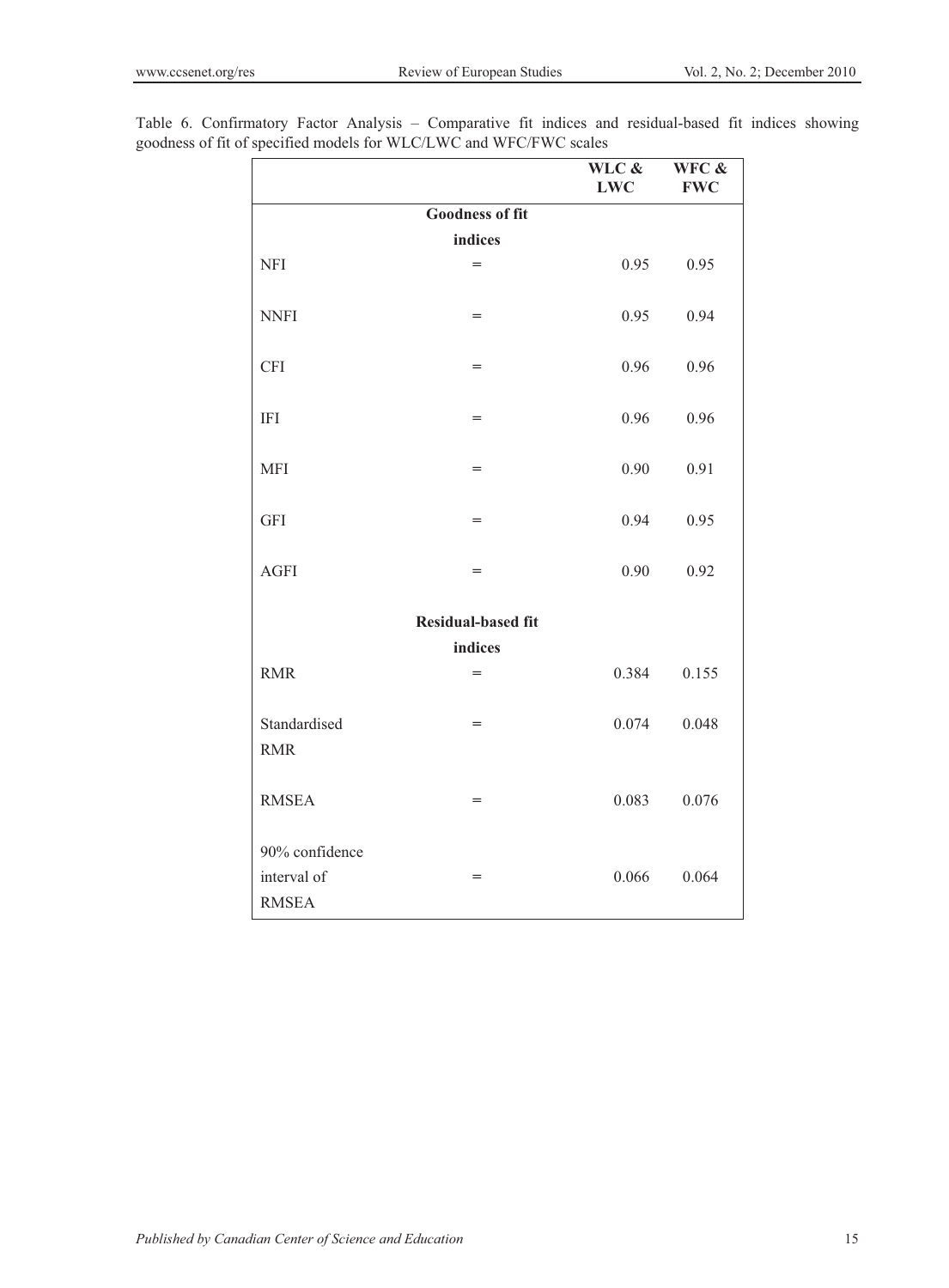| Table 7. Pearson Correlation between WFC, FWC, organisational identity, turnover intention, organisational |  |  |  |  |  |
|------------------------------------------------------------------------------------------------------------|--|--|--|--|--|
| culture and GHQ: Union 1 (U1) and Union 2 (U2) female full-time workers with and without children          |  |  |  |  |  |

| Children           |                            |                      |                     |                       |                        |  |
|--------------------|----------------------------|----------------------|---------------------|-----------------------|------------------------|--|
| $U1. N = 172$      | Turnover<br>Organisational |                      | (U1)WFC             | $(U1)$ FWC            | <b>GHQ</b>             |  |
| $U2. N = 202$      | Intention                  | Culture              |                     |                       |                        |  |
| <b>No Children</b> |                            |                      | (U2)WLC             | (U2)LWC               |                        |  |
| $U1. N = 430$      |                            |                      |                     |                       |                        |  |
| $U2. N = 120$      |                            |                      |                     |                       |                        |  |
|                    | Children No                | Children<br>No       | Children<br>No      | Children<br>No        | Children<br>No         |  |
|                    | Children                   | Children             | Children            | Children              | Children               |  |
|                    | U1                         | U1                   | U1                  | U1                    | U1                     |  |
| Organisational     | $-.519**$ $-.593**$        | $.388***$ $.430**$   | $-.261**-.220**$    | $-.018$<br>$-.082$    | $-.177*$<br>$-.260**$  |  |
| Identity           | U <sub>2</sub>             | U <sub>2</sub>       | U <sub>2</sub>      | U <sub>2</sub>        | U2                     |  |
|                    | $-.469**-.517**$           | $.399**$ $.276**$    | $-.119-.213*$       | $-.027$<br>$-.168*$   | $-.122$<br>$-.344**$   |  |
|                    |                            | U1                   | U1                  | U1                    | U1                     |  |
| <b>Turnover</b>    |                            | $-.318***$ $-.286**$ | $.243**$ $.257**$   | .068<br>.079          | $.185*$<br>$.276**$    |  |
| Intention          |                            | U <sub>2</sub>       | U <sub>2</sub>      | U2                    | U2                     |  |
|                    |                            | $-.290**-.308**$     | $.221***$ $.359**$  | $.154*$<br>.119       | $.233**$<br>$.327**$   |  |
|                    |                            |                      | U1                  | U1                    | U1                     |  |
| Organisational     |                            |                      | $-.523**$ $-.400**$ | $-.238**$<br>$-149**$ | $-.222**$<br>$-.274**$ |  |
| <b>Culture</b>     |                            |                      | U <sub>2</sub>      | U2                    | U <sub>2</sub>         |  |
|                    |                            |                      | $-.392**$ $-.460**$ | $-.174*$<br>$-189*$   | $-199**$<br>$-.399**$  |  |
|                    |                            |                      |                     | U1                    | U1                     |  |
| $(U1)$ WFC         |                            |                      |                     | $.467**$<br>$.408**$  | $.293**$<br>$.321**$   |  |
|                    |                            |                      |                     | U2                    | U <sub>2</sub>         |  |
| (U2) WLC           |                            |                      |                     | $.329**$<br>$.385**$  | $.232**$<br>.382**     |  |
|                    |                            |                      |                     |                       | U1                     |  |
| $(U1)$ FWC         |                            |                      |                     |                       | $.340**$<br>$.138**$   |  |
|                    |                            |                      |                     |                       | U <sub>2</sub>         |  |
| $(U2)$ LWC         |                            |                      |                     |                       | $.151*$<br>.052        |  |

\*\* Correlation is significant at the 0.01 level (2-tailed)

\* Correlation is significant at the 0.05 level (2-tailed)